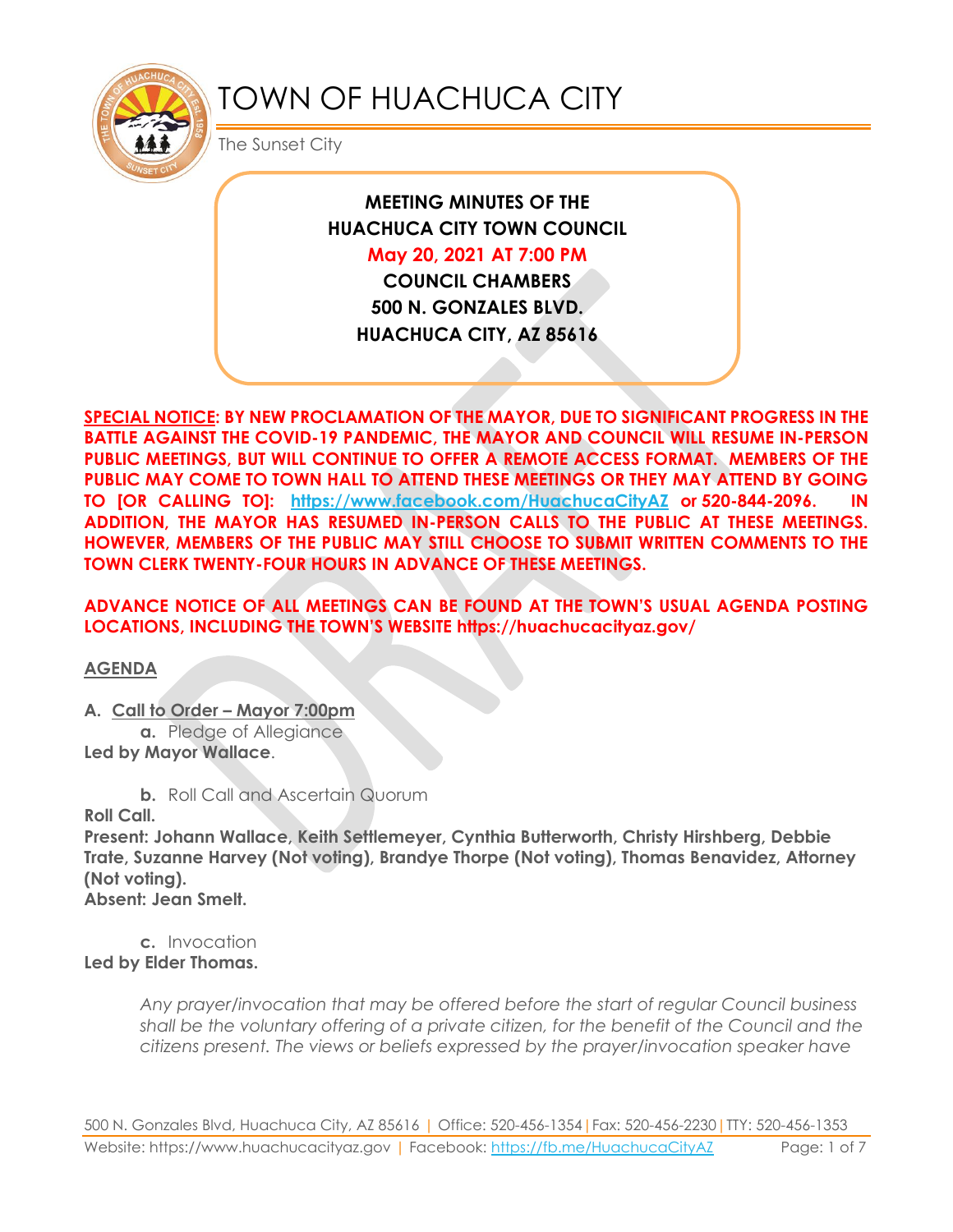*not been previously reviewed or approved by the Council, and the Council does not endorse the religious beliefs or views of this, or any other speaker. A list of volunteers is maintained by the Town Clerk's Office and interested persons should contact the Town Clerk's Office for further information.*

## **B. Call to the Public – Mayor**

*A.R.S. 38-431.01 states the Public Body may make an open call to the public during a public meeting, subject to reasonable time, place and manner restrictions, to allow individuals to address the public body on any issue within the jurisdiction of the Public Body. At the conclusion of an open call to the public, individual members of the Public Body may respond to criticism made by those who have addressed the Public Body, may ask staff to review a matter or may ask that a matter be put on a future agenda. However, members of the Public Body shall not discuss or take legal action on matters raised during an open call to the public unless the matters are properly noticed for discussion and legal action.*

## **C***.* **Consent Agenda - Mayor**

*All items listed in the Consent Agenda are considered routine matters and will be enacted by one motion of the Council. There will be no separate discussion of these items unless a Member of the Town Council requests that an item or items be removed for discussion. Council Members may ask questions without removal of the item from the Consent Agenda. Items removed from the Consent Agenda are considered in their normal sequence as listed on the agenda, unless called out of sequence.*

- **C.1** Consider approval of the minutes of the Regular Council meeting held on May 13, 2021 and the Special Session and Work Session meetings held on May 12, 2021.
- **C.2** Consider approval of the Payment Approval Report.

**Motion:** Items on the Consent Agenda, **Action:** Open for Discussion and/or Action, **Moved by** Johann Wallace, **Seconded by** Christy Hirshberg.

**Motion:** Items on the Consent Agenda, **Action:** Approve, **Moved by** Johann Wallace, **Seconded by Christy Hirshberg.** Motion passed unanimously.

#### **D. Unfinished Business before the Council – Mayor**

*Public comment will be taken at the beginning of each agenda item, after the subject has been announced by the Mayor and explained by staff. Any citizen, who wishes, may speak one time for five minutes on each agenda item before or after Council discussion. Questions from Council Members, however, may be directed to staff or a member of the public through the Mayor at any time.*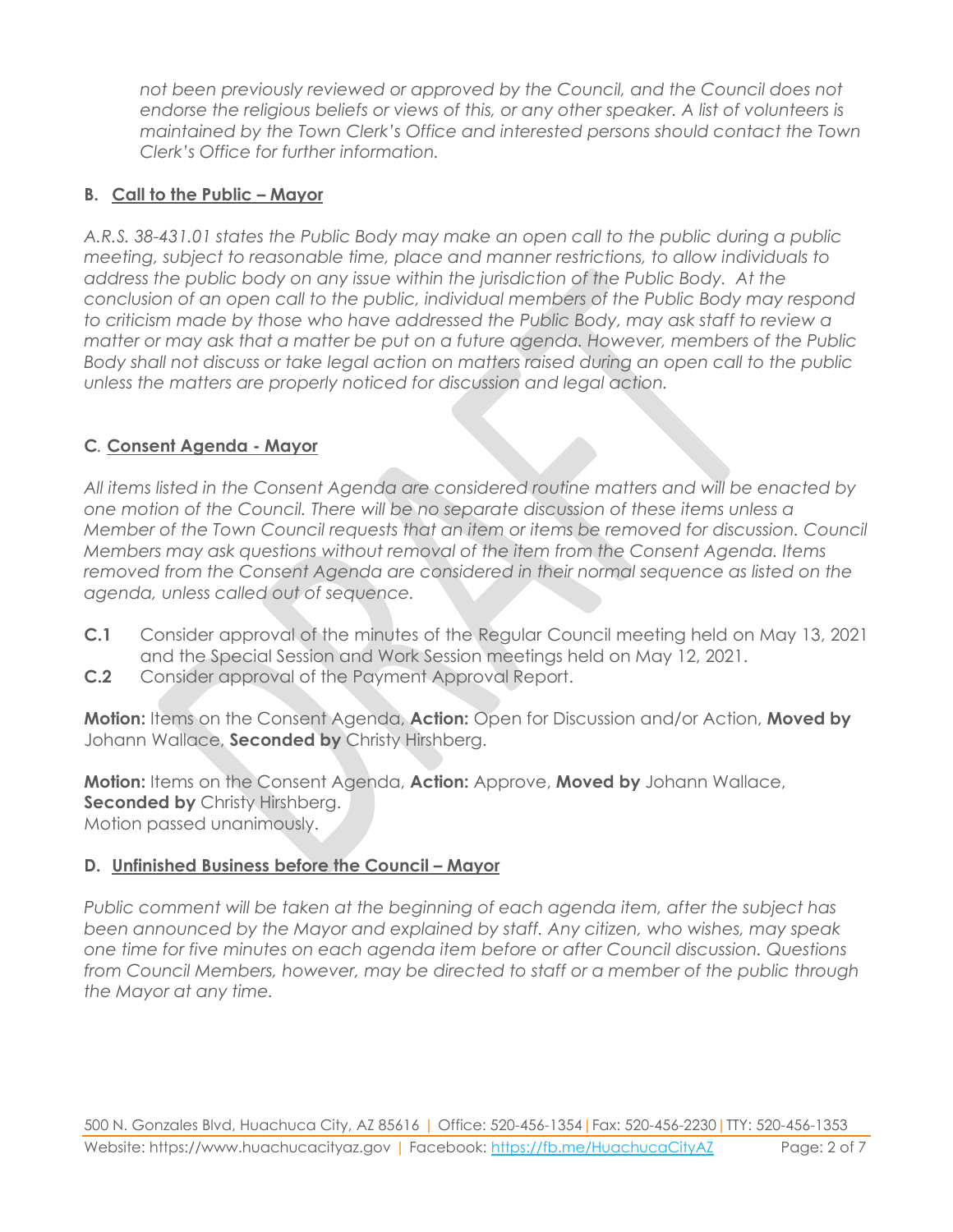## **E. New Business Before Council - Mayor**

*Public comment will be taken at the beginning of each agenda item, after the subject has been announced by the Mayor and explained by staff. Any citizen, who wishes, may speak one time for five minutes on each agenda item before or after Council discussion. Questions from Council Members, however, may be directed to staff or a member of the public through the Mayor at any time.*

**E.1 Discussion and/or Action [Mayor Wallace]:** Direction to staff regarding Director reports and the requirements for their content going forward.

**Motion:** Item E.1, **Action:** Open for Discussion and/or Action, **Moved by** Johann Wallace, **Seconded by Cynthia Butterworth.** 

Mayor Wallace details the changes that he would like to see on director reports moving forward, to include making sure they only cover the past 30 days, and they include all parts of the department, not just certain pieces.

**Motion:** Adjust their reports as discussed in this Council meeting, If they have any questions about it, they can ask Manager Harvey., **Action:** Direct Staff, **Moved by** Johann Wallace, **Seconded by** Christy Hirshberg.

Motion passed unanimously.

**E.2 Discussion and/or Action [Spencer Forsberg]:** Mr. Forsberg will review the Town's finances for the month of April.

#### **Motion: Item E.2, Action: Open for Discussion and/or Action, Moved by Johann Wallace, Seconded by Christy Hirshberg.**

Mr. Forsberg provides a quick recap of the Town's finances for the month of April. The general fund and enterprise funds are discussed. For the year, the General Fund is in the black by about \$110,490.00.

**E.3 Discussion Only [Stephanie Fulton]:** Update on Senior Center re-opening and planned events.

**Motion:** Item E.3, **Action:** Open for Discussion Only, **Moved by** Johann Wallace, **Seconded by** Debbie Trate.

Stephanie Fulton advises of the following regarding the Senior Center:

- **Social Hours restart Wednesday May 19th. Every Wednesday, Thursday and Fridays from 10am-2pm.**
- **Fully restocked with cleaning supplies and products for social hours.**
- **Senior Games Nights restart Thursday June 3 and will be the first Thursday of every month apart from July (when we will be needing the SC July 4th).**
- **Future program ideas – 40s/50s/60s music nights, movie nights, speaker program to be restarted towards the end of the year or the beginning of 2022,**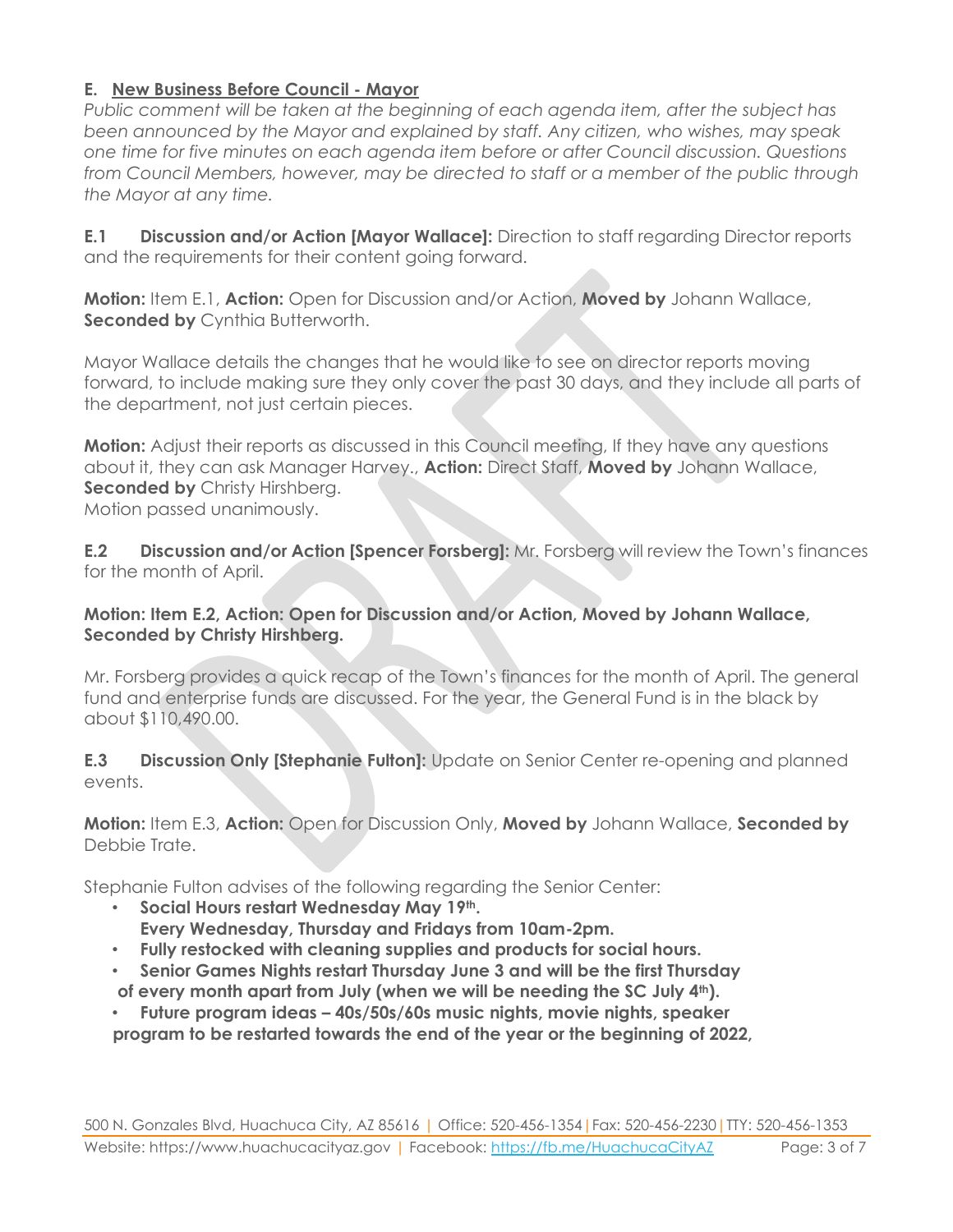**potential craft club nights, chair yoga etc.…**

#### **Change name of building. Many requests from users. Library Annex? Library Activity Center? Huachuca City Activity Center? Suggestions welcomed!**

**E.4 Discussion and/or Action [Stephanie Fulton]:** Acceptance of a grant in the amount of \$21,000.00 from the Arizona State Library as part of the American Relief Act, and authorizing execution and delivery of any necessary and proper documents in furtherance of the grant.

#### **Motion: Item E.4, Action: Open for Discussion and/or Action, Moved by Johann Wallace, Seconded by Christy Hirshberg.**

Stephanie Fulton advises that this grant was unexpected. The Arizona State Library did all of the work to make it happen. It is for the amount of \$21,583.74. Some plans for the money are:

- WIFI enabled security cameras for the outside of the building.
- Home Office to Go Kits (laptop, hotspot, printers, paper) for checkout.
- More hotspots and hotspot service through August 2022.
- Outdoor movie license, renew indoor movie license, outdoor movie screen, outdoor projector. Purchase of software for library staff/patrons.
- AZ State Library compiled the data and looked at poverty/income levels and other demographic factors to determine amounts awarded.
- Laptop and printer for the Senior Center and potential for expansion of library services to the lower HC Community Center a few times per month.

#### **Motion: The grant in the amount of \$21,000.00 and change from the Arizona State Library., Action: Accept, Moved by Johann Wallace, Seconded by Christy Hirshberg. Motion passed unanimously.**

**Mayor Wallace moves item E.8 up.**

**E.8 Discussion and/or Action [Chief Thies]:** Approval of proposed road closures for 4<sup>th</sup> of July activities.

#### **Motion: Item E.8, Action: Open for Discussion and/or Action, Moved by Johann Wallace, Seconded by Christy Hirshberg.**

Officer Bear presents the proposed road closures for the 4th of July events.

**Motion:** The road closures as discussed for the 4th of July road closures., **Action:** Approve, **Moved by** Johann Wallace, **Seconded by** Debbie Trate. Motion passed unanimously.

**E.5 Discussion and/or Action [Matthew Doty]:** Authorization for the Town Manager to contract for repairs to the Caterpillar 816K Landfill Trash Compactor.

#### **Motion: Item E.5, Action: Open for Discussion and/or Action, Moved by Johann Wallace, Seconded by Christy Hirshberg.**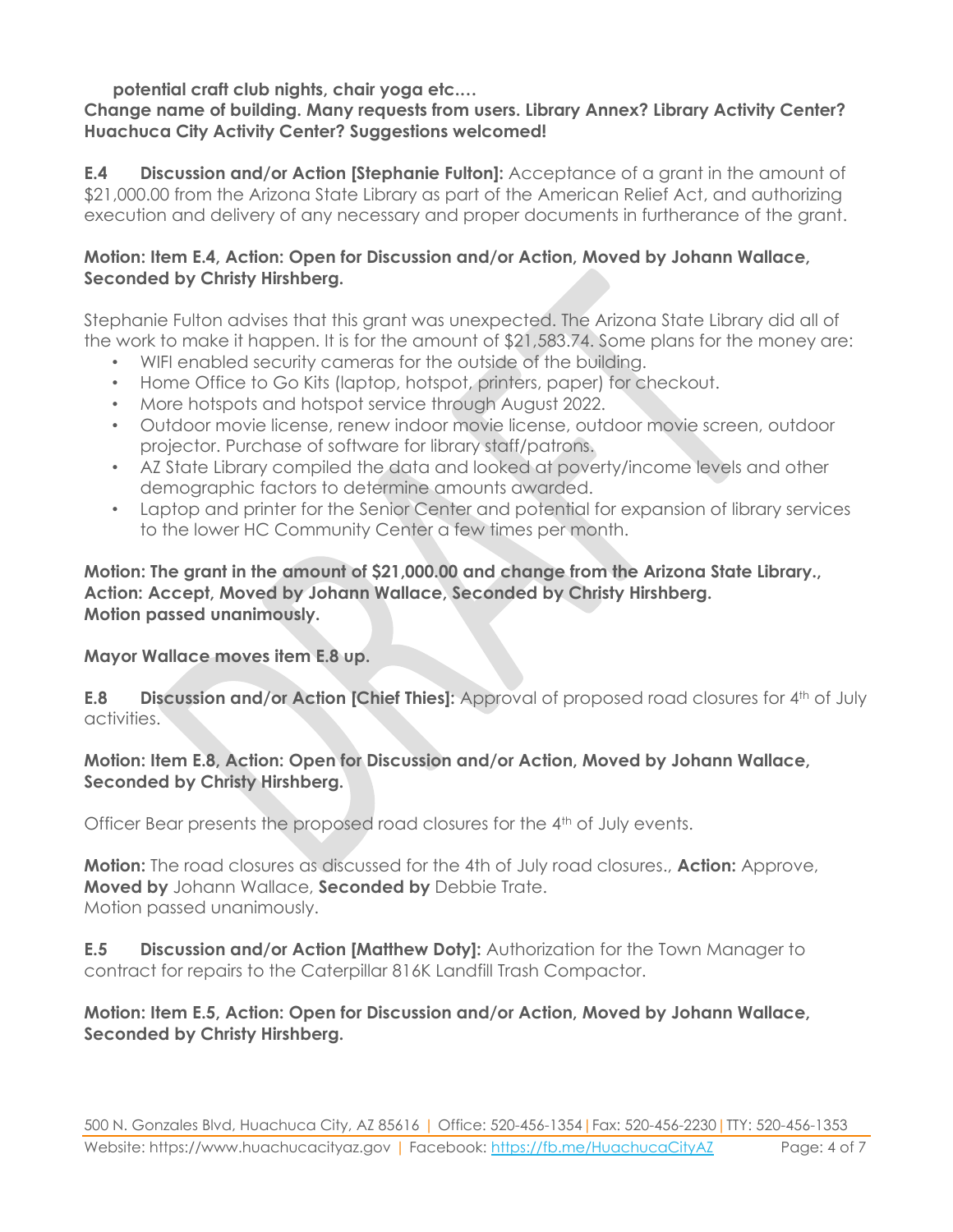Matthew Doty advises that the compactor at the landfill is currently down. There is a total of \$44,008.52 in repairs needed. There is a chance it could be more or less than that quote. The cause of the breakdown is discussed, along with actions that will be taken going forward to prevent the same issue.

**Motion:** The Town Manager to contract for repairs to the Caterpillar 816K landfill trash compactor as needed, **Action:** Authorize, **Moved by** Johann Wallace, **Seconded by** Christy Hirshberg.

Motion passed unanimously.

**E.6 Discussion Only [Brandye Thorpe]:** Update regarding the status of the park upgrades project funded through the Department of Housing Community Development Block Grant [CDBG] Program.

#### **Motion: Item E.6, Action: Open for Discussion Only, Moved by Johann Wallace, Seconded by Christy Hirshberg.**

Brandye Thorpe advises that the change with the Department of Housing to allow for an architect to design the park upgrades has been approved. The request for quotes will be published next week and a walk thru will be conducted mid June, with the closure date of June 30<sup>th</sup>. The project will hopefully will begin in early fall.

**E.7 Discussion and/or Action [Suzanne Harvey]:** Authorization for the Town Manager to select a provider or providers for medical, voluntary vision, and voluntary dental insurance for the Town's employees.

#### **Motion: Item E.7, Action: Open for Discussion and/or Action, Moved by Johann Wallace, Seconded by Debbie Trate.**

Manager Harvey describes the options for this open enrollment period and asks Council to approve consolidation of the various insurances under Cigna.

**Motion:** Town Manager to move forward with consolidating vision, dental, health and life insurance under Cigna, **Action:** Authorize, **Moved by** Johann Wallace, **Seconded by** Christy Hirshberg.

Motion passed unanimously.

**E.9 Discussion and or Action [Town Attorney]:** Authorization to file a claim in the class action lawsuit filed against Wells Fargo Merchant Services, LLC, for alleged service fee overcharges to Wells Fargo Merchant Services' customers. The lawsuit is pending in federal court in the Eastern District of New York [*Patti's Pitas LLC v. Wells Fargo Merchant Services LLC*, Case No. 1:17-CV-04583].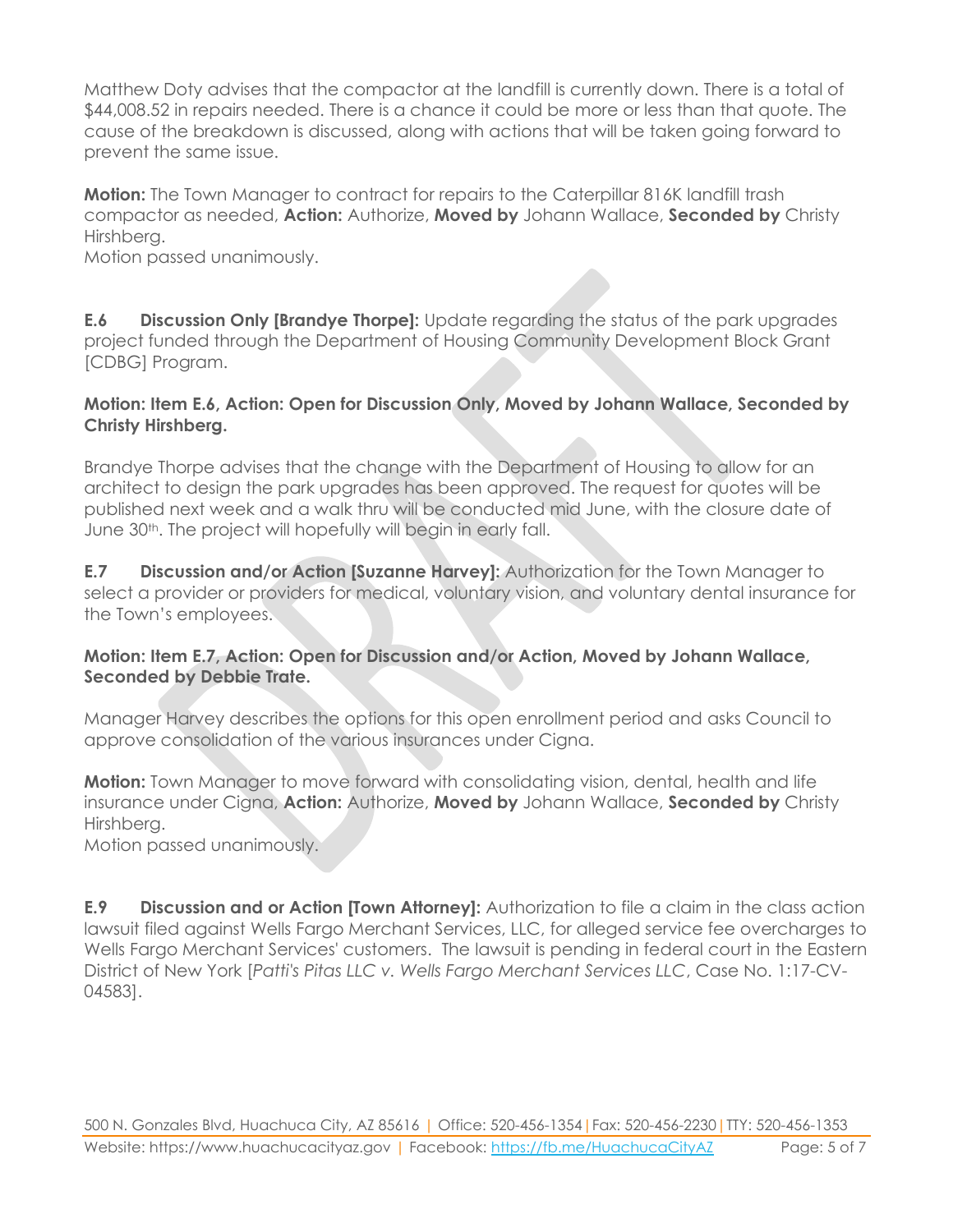**Motion: Item E.9, Action: Open for Discussion and/or Action, Moved by Johann Wallace, Seconded by Christy Hirshberg.**

**Attorney Benavidez advises there is no reason not to file this claim.**

**Motion: Concur with the Attorney's filing the claim in the class action lawsuit., Action: Approve, Moved by Johann Wallace, Seconded by Christy Hirshberg. Motion passed unanimously.**

**E.10 Discussion and or/Action [Town Attorney]:** The Council might vote to go into executive [closed] session, pursuant to A.R.S. 38-431.03(A) (3) & (4), for legal advice, consultation and to direct its attorneys concerning the water rights adjudication in Maricopa County Case No. W1- 11-0245 ["*In Re the General Adjudication of All Rights to Use Water in the Gila River System and Source*"]. Following the executive session, the Council might take action to direct its attorneys.

**Motion:** Item E.10, **Action:** Open for Discussion and/or Action, **Moved by** Johann Wallace, **Seconded by** Christy Hirshberg.

**Motion:** 7:56pm, **Action:** Enter Executive Session, **Moved by** Johann Wallace, **Seconded by** Christy Hirshberg. Motion passed unanimously.

**Motion:** Enter Back into Public Session, **Action:** End Executive Session, **Moved by** Johann Wallace, **Seconded by** Christy Hirshberg. Motion passed unanimously.

# **F. Department Director Reports**

**Stephanie Fulton advises of a donation of a Free Little Library to the Library by the Kiwanis Club of Sierra Vista and San Pedro. Mr. Goad of Mr. Shed will be delivering and installing it at the Community Center.**

# **G. Items to be placed on future agendas**

# **H. Reports of Current Events by Council**

Cynthia Butterworth says the Food Distribution went well this morning. She participated in a call with the County Board of Supervisors and the Humane Society of Southern Arizona is working on helping get an animal shelter up and running for Cochise County and also hoping to get some Vet Tech courses started at Cochise College.

Mayor Wallace advises there is a SVMPO meeting next week that Councilmember Butterworth will be attending in his stead.

#### **I. Adjournment**

**Motion: 8:14pm, Action: Adjourn, Moved by Johann Wallace, Seconded by Christy Hirshberg. Motion passed unanimously.**

Approved by Mayor Johann R. Wallace on June 10, 2021.